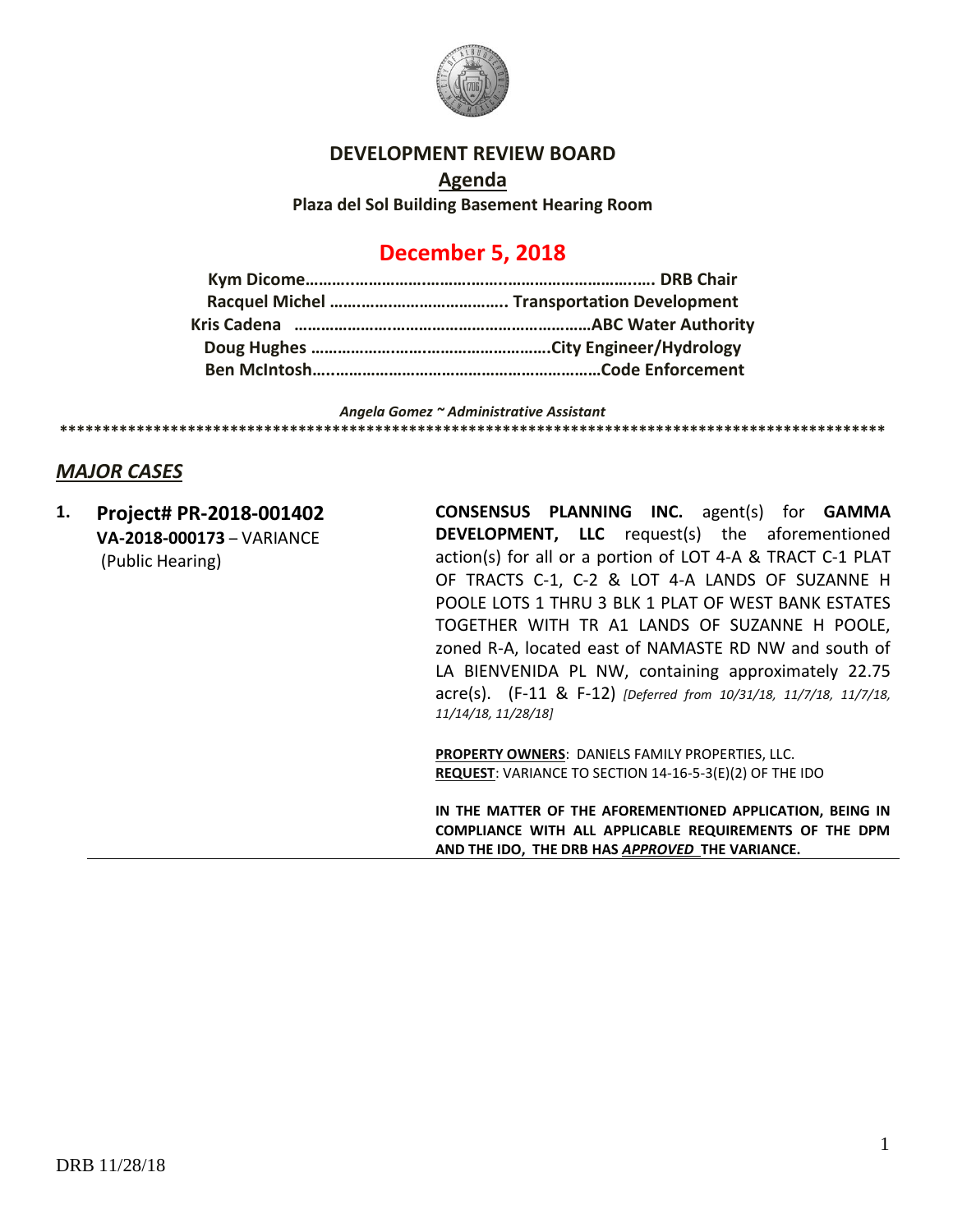| 2. | Project# PR-2018-001811<br>VA-2018-000193 - VARIANCE<br>(Public Hearing) | AUSTIN'S CARPORTS agent(s) for JUAN A. MEJIAS<br>request(s) the aforementioned action(s) for all or a portion<br>of LOT 11 BLOCK 13, CARLISLE DEL CERO, zoned R-1C,<br>located at 4600 HILTON AVE NE, containing approximately<br>$0.179$ acre(s). $(G-17)$<br><b>PROPERTY OWNERS: MEJIAS JUAN</b><br>REQUEST: PROPOSED CARPORT W/IN SETBACK<br>IN THE MATTER OF THE AFOREMENTIONED APPLICATION, BEING IN |
|----|--------------------------------------------------------------------------|-----------------------------------------------------------------------------------------------------------------------------------------------------------------------------------------------------------------------------------------------------------------------------------------------------------------------------------------------------------------------------------------------------------|
|    |                                                                          | COMPLIANCE WITH ALL APPLICABLE REQUIREMENTS OF THE DPM<br>AND THE IDO, THE DRB HAS APPROVED THE VARIANCE.                                                                                                                                                                                                                                                                                                 |
| З. | Project# PR-2018-001812<br>VA-2018-00194 - VARIANCE<br>(Public Hearing)  | AUSTIN'S CARPORTS agent(s) for JAMES E. PAYNE<br>request(s) the aforementioned action(s) for all or a portion<br>of LOT 23, BLOCK 13, ELDER HOMESTEAD ADDN, zoned R-<br>1C, located at 905 GEORGIA ST SE, containing<br>approximately 0.1722 acre(s). (L-18)                                                                                                                                              |
|    |                                                                          | <b>PROPERTY OWNERS: PAYNE JAMES E &amp; SIGRID J</b><br><b>REQUEST: PROPOSED CARPORT W/IN SETBACK</b>                                                                                                                                                                                                                                                                                                     |
|    |                                                                          | IN THE MATTER OF THE AFOREMENTIONED APPLICATION, BEING IN<br>COMPLIANCE WITH ALL APPLICABLE REQUIREMENTS OF THE DPM<br>AND THE IDO, THE DRB HAS APPROVED THE VARIANCE.                                                                                                                                                                                                                                    |
| 4. | Project# PR-2018-001827<br>VA-2018-00197 - VARIANCE<br>(Public Hearing)  | <b>AUSTIN'S CARPORTS</b> agent(s) for <b>JOE GARDIN</b> request(s)<br>the aforementioned action(s) for all or a portion of LOT 52,<br>BLOCK 3, DESERT TERRACE UNIT 5, zoned R-1C, located at<br>6124 DOWNEY ST NE, containing approximately 0.1742<br>$\arccos 0$ . (F-18)                                                                                                                                |
|    |                                                                          | PROPERTY OWNERS: GAUDIN JOSEPH D & TERRY STEFANIE F<br>REQUEST: PROPOSED CARPORT W/IN SETBACK                                                                                                                                                                                                                                                                                                             |
|    |                                                                          | IN THE MATTER OF THE AFOREMENTIONED APPLICATION, BEING IN<br>COMPLIANCE WITH ALL APPLICABLE REQUIREMENTS OF THE DPM<br>AND THE IDO, THE DRB HAS APPROVED THE VARIANCE.                                                                                                                                                                                                                                    |
| 5. | Project# PR-2018-001829<br>VA-2018-00198 - VARIANCE<br>(Public Hearing)  | RESPEC INC. agent(s) for SUNDOWNER HOSPITALITY INC.<br>request(s) the aforementioned action(s) for all or a portion<br>of LOTS 1 THRU 5 BLOCK 2 HUNING'S HIGHLAND ADDITION,<br>zoned MX-FB-FX, located at 105 BROADWAY BLVD SE,<br>containing approximately .8035 acre(s). (K-14)                                                                                                                         |
|    |                                                                          | <b>PROPERTY OWNERS: SUNDOWNER HOSPITALITY LLC</b><br><b>REQUEST:</b> VARIANCE TO DPM REQUIREMENT FOR DEDICATING R/W                                                                                                                                                                                                                                                                                       |
|    |                                                                          | DEFERRED TO DECEMBER 12TH, 2018.                                                                                                                                                                                                                                                                                                                                                                          |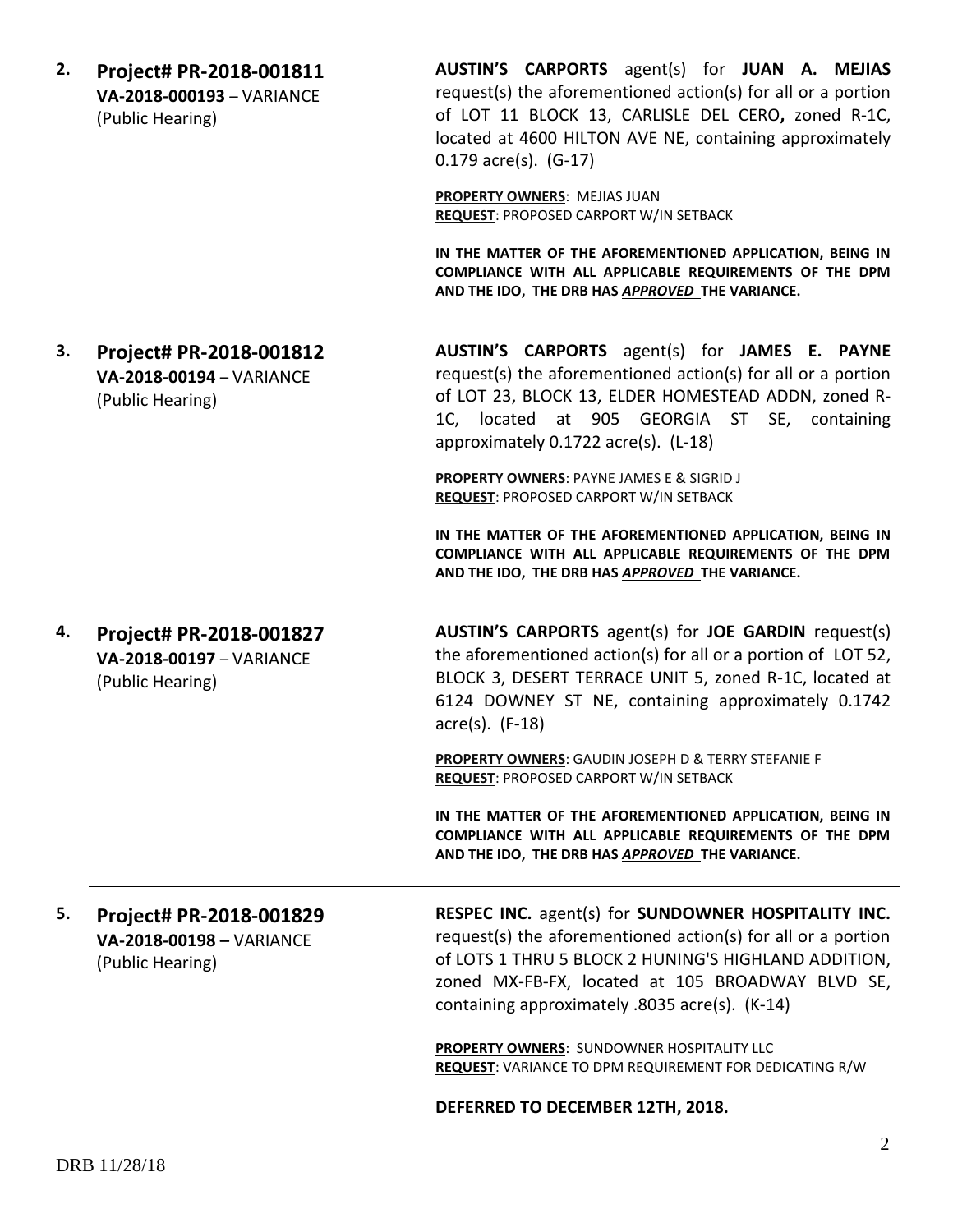| 6. | Project# PR-2018-001361<br>(1000845)<br>SD-2018-00105 - VACATION OF PUBLIC<br><b>RIGHT OF WAY</b><br>SD-2018-00104 - VACATION OF PRIVATE<br><b>EASEMENT</b><br>(Public Hearing) | TIERRA WEST LLC agent(s) for BEN E. KEITH COMPANY<br>AND SWIRE PACIFIC HOLDINGS, INC. request(s) the<br>aforementioned action(s) for all or a portion of LOT 1A<br>BULK OF PLAT OF LOT 1-A UNSER TOWNE CROSSING + LOT<br>8 SUBD PLAT OF UNSER TOWNE CROSSING, zoned NR-BP,<br>located on UNSER BLVD. NW between LOS VOLCANES RD<br>NW and GALLATIN PL NW containing approximately<br>53.4218 acre(s). (J-10) |
|----|---------------------------------------------------------------------------------------------------------------------------------------------------------------------------------|--------------------------------------------------------------------------------------------------------------------------------------------------------------------------------------------------------------------------------------------------------------------------------------------------------------------------------------------------------------------------------------------------------------|
|    |                                                                                                                                                                                 | <b>PROPERTY OWNERS: BEN E KEITH CO AND SWIRE PACIFIC HOLDINGS,</b><br>INC DBA SWITE COCA-COLA USA<br>REQUEST: VACATE A REMNANT ROAD R/W AND PRIVATE ACCESS<br>EASEMENT                                                                                                                                                                                                                                       |
|    |                                                                                                                                                                                 | IN THE MATTER OF THE AFOREMENTIONED APPLICATION, BEING IN<br>COMPLIANCE WITH ALL APPLICABLE REQUIREMENTS OF THE DPM<br>AND THE IDO, THE DRB HAS RECOMMENDED CITY COUNCIL<br>APPROVAL OF THE VACATION OF PUBLIC RIGHT OF WAY BASED ON<br>EXHIBIT IN THE PLANNING FILE PER SECTION 14-16-6(K) OF THE IDO.                                                                                                      |
|    |                                                                                                                                                                                 | IN THE MATTER OF THE AFOREMENTIONED APPLICATION, BEING IN<br>COMPLIANCE WITH ALL APPLICABLE REQUIREMENTS OF THE DPM<br>AND THE IDO, THE DRB HAS RECOMMENDED CITY COUNCIL<br>APPROVAL OF THE VACATION OF PRIVATE EASEMENT BASED ON<br>EXHIBIT IN THE PLANNING FILE PER SECTION 14-16-6(K) OF THE IDO.                                                                                                         |
| 7. | Project# PR-2018-001786<br>SD-2018-00108 - VACATION OF<br><b>EASEMENT</b><br>(Public Hearing)                                                                                   | MYERS, McCREADY & MYERS P.C. agent(s) for KKMM, LLC<br>request(s) the aforementioned action(s) for all or a portion<br>of LOTS 1 - 5 + 16' STRIP, BLOCK B, DURAN & ALEXANDER<br>ADDN, zoned MX-L, located at the SWC of 4TH ST NW and<br>MOUNTAIN RD NW containing approximately .7816 acre(s).<br>$(J-14)$                                                                                                  |
|    |                                                                                                                                                                                 | <b>PROPERTY OWNERS: WU CHUAN-TA &amp; SUE JEAN TR WU LVT &amp; LIU S</b><br>DER S & CAFEN C LIU FAMILY LVT & CHENG S YUNG UTA & CHENG F<br><b>CHUI CHENG LVT</b><br><b>REQUEST: VACATE AN EASEMENT</b>                                                                                                                                                                                                       |
|    |                                                                                                                                                                                 | IN THE MATTER OF THE AFOREMENTIONED APPLICATION, BEING IN<br>COMPLIANCE WITH ALL APPLICABLE REQUIREMENTS OF THE DPM<br>AND THE IDO, THE DRB HAS APPROVED THE VACATION AS SHOWN<br>ON EXHIBIT IN THE PLANNING FILE PER SECTION 14-16-6(K) OF THE<br>IDO.                                                                                                                                                      |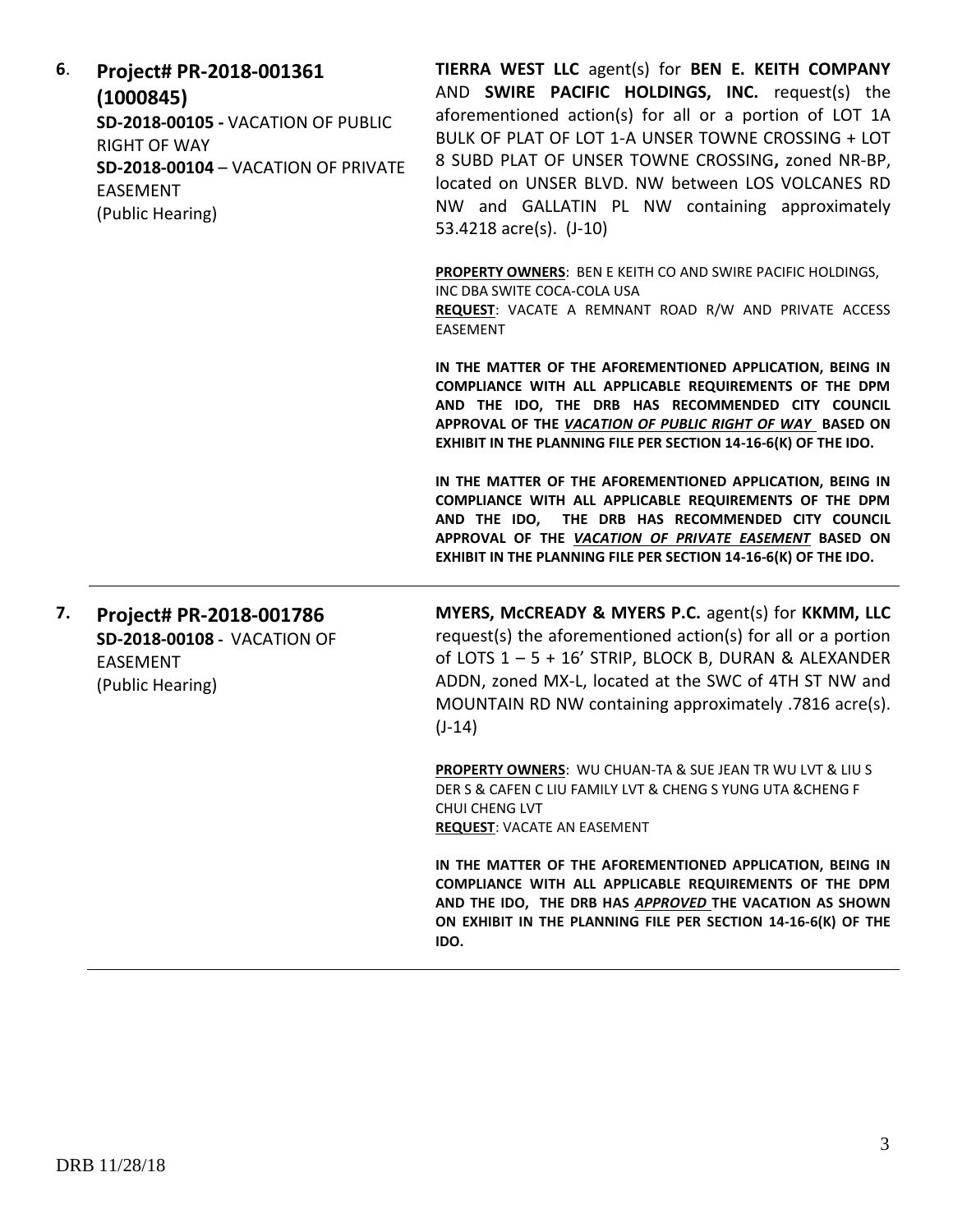**8. Project# PR-2018-001373 SI-2018-00233** - SITE PLAN (Public Meeting) **LEE GAMELSKY FCS** agent(s) for **CITY OF ALBUQUERQUE** request(s) the aforementioned action(s) for all or a portion of TRACT OF LAND WITHIN NW/4 NW/4 NW/4 EXC A S'WLY POR SEC 33 T10N R2E, zoned NR-C, located at 10001 DE VARGAS RD SW west of  $98<sup>th</sup>$  STREET SW, containing approximately 12.84 acre(s). (M-09) **PROPERTY OWNERS**: CITY OF ALBUQUERQUE **REQUEST**: SITE PLAN FOR A PROPOSED CITY COMMUNITY CENTER **DEFERRED TO DECEMBER 19TH, 2018. 9. Project# PR-2018-001774 (1000874) SD-2018-00103** – PRELIMINARY PLAT (Public Hearing) **SD-2018-00113** - FINAL PLAT (Public Meeting) **TIERRA WEST LLC** agent(s) for **MONTANO 1-25 BEACH ACQUISITION PROPERTY LLC** request(s) the aforementioned action(s) for all or a portion of PARCEL B-1+C-1 PLAT OF PARCELS C-1, C-2, C-3, C-4 & B-1**,**  RENAISSANCE CENTER III, zoned NR-C, located on DESERT SURF CIRCLE NE between ALEXANDER BLVD, NE and MONTANO RD NE, containing approximately 23.8658 acre(s). (F-16)*[Deferred from 11/14/18]* **PROPERTY OWNERS**: MONTANO I-25 BEACH PROPERTY LLC **REQUEST**: LOT LINE ADJUSTMENT, GRANTING OF EASEMENTS AND COMPLETE VACATION ACTION **IN THE MATTER OF THE AFOREMENTIONED APPLICATION, BEING IN COMPLIANCE WITH ALL APPLICABLE REQUIREMENTS OF THE DPM AND THE IDO, WITH AN APPROVED GRADING AND DRAINAGE PLAN ENGINEER STAMP DATED OCTOBER 31ST, 2018 AND WITH THE SIGNING OF THE INFRASTRUCTURE LIST DATED DECEMBER 5TH, 2018 THE DRB HAS** *APPROVED* **PRELIMINARY PLAT. IN THE MATTER OF THE AFOREMENTIONED APPLICATION, BEING IN COMPLIANCE WITH ALL APPLICABLE REQUIREMENTS OF THE DPM AND THE IDO, THE DRB HAS** *APPROVED* **THE FINAL PLAT. FINAL SIGN-OFF IS DELEGATED TO: PLANNING FOR THE INFRASTRUCTURE IMPROVEMENTS AGREEMENT (IIA). 10. Project# 1011598 18DRB-70137** - VACATION OF PUBLIC RIGHT-OF-WAY **18DRB-70138** - SIDEWALK VARIANCE **18DRB-70139** - SUBDIVISION DESIGN VARIANCE FROM MINIMUM DPM **STANDARDS 18DRB-70140** - MINOR - PRELIMINARY/ FINAL PLAT **BOB KEERAN** request(s) the above action(s) for all or a portion of Lot(s) 17 & 18, Block(s) 4, Tract(s) 3, NORTH ALBQ ACRES Unit 3**,** zoned PD (RD/5DUA), located on VENTURA ST NE between SIGNAL AVE NE and ALAMEDA BLVD NE, containing approximately 2 acre(s). (C-20) *[Deferred from 5/16/18, 6/13/18, 7/18/18 8/8/18, 9/12/18, 10/24/18]* **DEFERRED TO DECEMBER 19 TH, 2018.**

## *MINOR CASES*